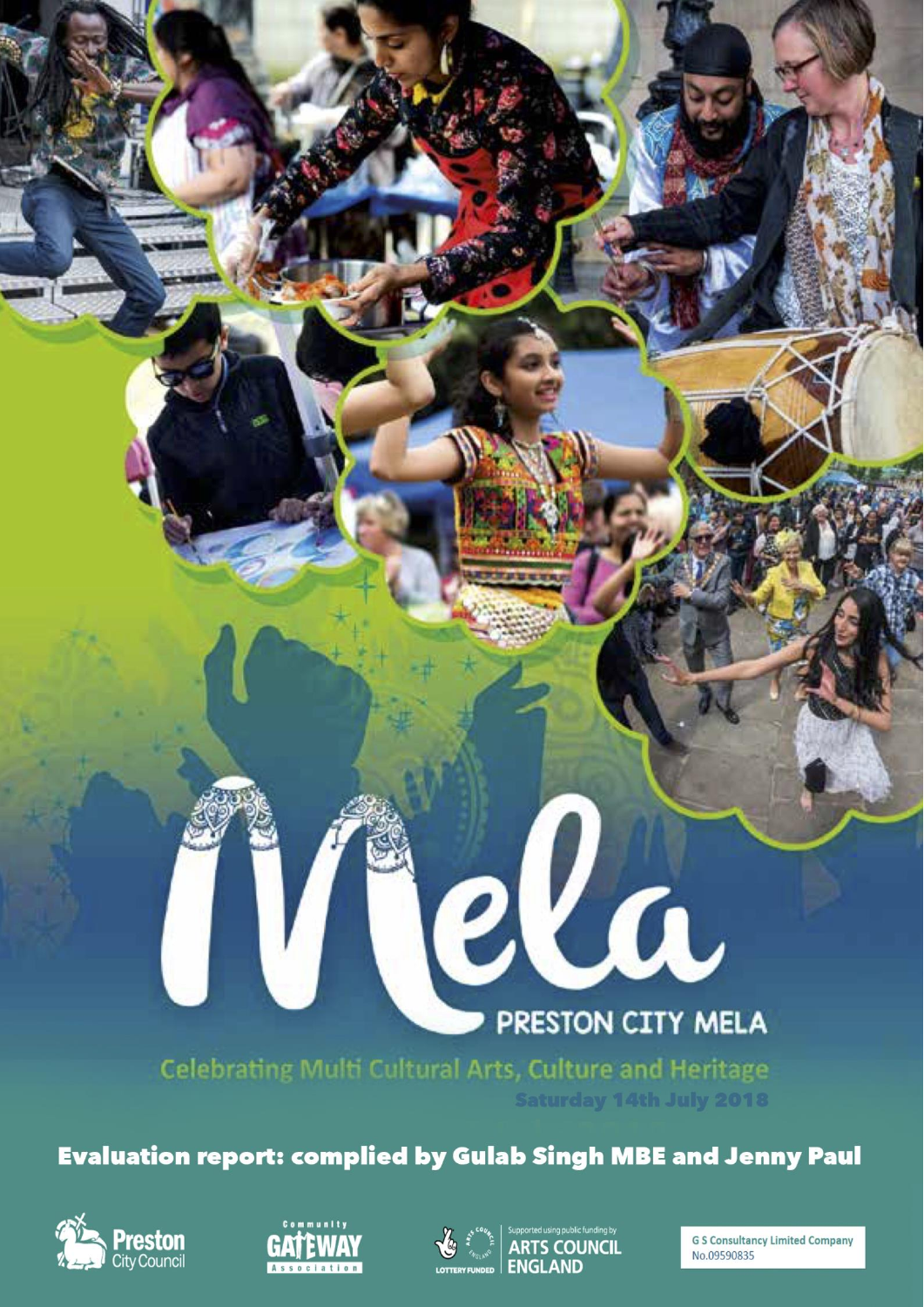## **CELEBRATING MULTI-CULTURAL ARTS & HERITAGE 14 JULY 2018**

## **OVERVIEW**

Preston City Mela now in its third year delivers a free, family-oriented event. This provides a perfect setting for meaningful integration, interaction and learning between people of all ages and cultures. The Mela is firmly established within the City's calendar of cultural events. The collaboration between Preston City Mela, Preston City Council, Community Gateway Association and GS Consultancy Limited has received financial support from the Arts Council of England (North West) and has successfully grown year on year.

The word *Mela* is deeply rooted in the Indian subcontinent, meaning *'fair'.* Mela have traditionally played an important role in connecting communities. This is still the case and modern day Mela's incorporate art, culture, music, dance and food. Mela provides a backdrop for community cohesion, bringing together people from all walks of life to showcase cultural traditions and heritage.

Preston City Mela aims to offer a platform for up and coming North West artists to perform alongside International artists. Artists not only engaged with the general public at the event but also with smaller groups in Independent Living Schemes and at the Harris Library.

This year, Preston City Mela set out to:

- 1. Promote, develop and retain South Asian art forms in Preston and across Lancashire.
- 2. Showcase local artistic talent.
- 3. Use South Asian arts, as a key enabler to promote community cohesion, breaking down cultural differences and engaging people from all walks of life.
- 4. Contribute to a vibrant and diverse City offer, it links to Preston's main cultural programme.
- 5. Establish a quality cultural offer for Preston and Lancashire.
- 6. Contribute to the positive health and wellbeing of Preston's residents and visitors.

*Preston City Mela photos and video clips can all be viewed on the web site: http://prestoncitymela.co.uk/the-2018-event*

We would like to thank all the collaborative partners [ Preston City Council & Community Gateway Association] , the Arts Council of England [NW], artists, community stalls holders, volunteers, VIP guests and most importantly the public who attended and made the Mela a success. Thank you.

## **EVENT PLANNING AND DELIVERY**

During 2018, Preston City Mela held four outreach sessions within Independent Living Schemes and at the Harris Library, prior to the main event held on the 14<sup>th</sup> June.

#### OUTREACH PROGRAMME

Contents of the outreach programme within the Independent Living Schemes and at the Harris Library were developed collaboratively with Community Gateway Association Managers, community workers and Harris Library staff. Artists were allocated to specific sessions and leaflets were produced under the Mela branding and disseminated prior to the sessions taking place.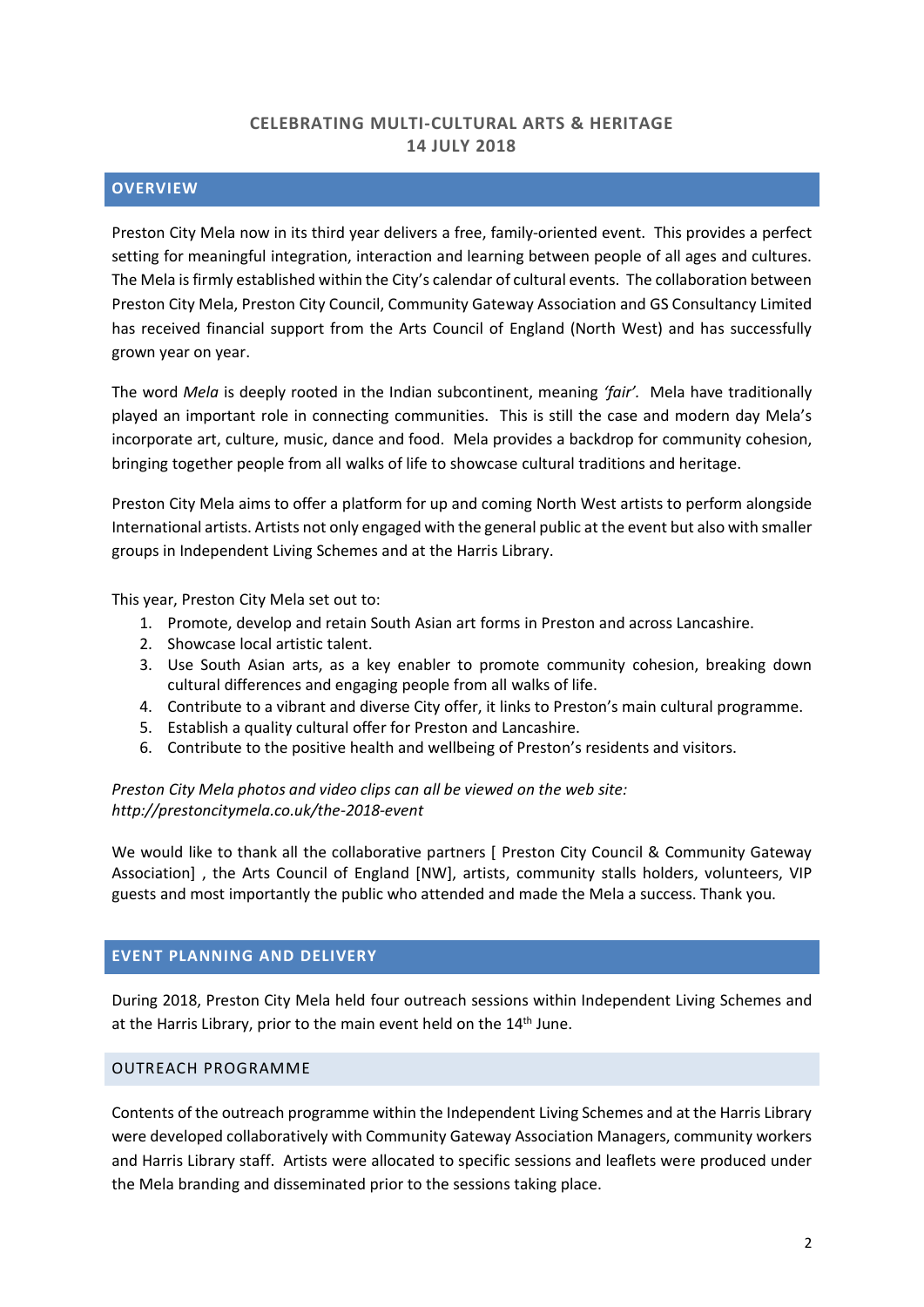#### INDEPENDENT LIVING SCHEME – COMMUNITY GATEWAY ASSOCAITION

| 30 <sup>th</sup> June | Indian block printing by ArteeCraft<br>Henna Artist, Mohini Soni & Manisha Chauhan                             |
|-----------------------|----------------------------------------------------------------------------------------------------------------|
| 7 <sup>th</sup> July  | Birds of Paradise origami by ArtFull<br>Persian Drummer, Arian Sadr<br>Henna Artist, Yogni Patel & Mohini Soni |

Two sessions were held within two Independent Living Schemes run by Community Gateway Association. Tenants, family members and volunteers were invited to take part in pre-Mela activities. Both events were well attended with a total of 48 people of all ages benefiting from the activities on offer and sampling traditional Asian food.

Positive feedback was received from the artists regarding the organisation, publicity and welcoming by the volunteers and staff at the centres.

ArteeCraft assisted participants to learn traditional Indian block printing skills in order to create their shopping *for the upcoming Preston Mela 2018.* bags. Participants showed great enthusiasm and provided an excellent opportunity for interaction with community members.

*These pre-Mela sessions created a buzz ArteeCraft*

Henna artists at both sessions showcased henna techniques and a range of different patterns.

ArtFull's taster session included three different activities for *I enjoyed applying henna to everybody,* participants to engage with: bead making with rolled wallpaper, origami birds of paradise and stringing the birds and *the henna. Henna Artist*beads to make hangings for the main Mela event. Elderly

*was lovely to see people's reactions to*

residents had a go at the bead making and the origami and a couple enjoyed making the hangings so much they stayed with for the whole session. Children were also present and thoroughly enjoyed created something to take home. Some residents suffering from arthritic hands found detailed manipulation too difficult, however they were able to enjoy the spectacle and the colours on display.

Persian drummer sessions were also provided to tenants and well received. Participants returned on the Mela day.

Despite not having all worked together previously, Independent Living Scheme staff and the artists came together to deliver a well organised event with plenty of variety at each session. The events were not too busy allowing residents to sample the different crafts and activities on offer at their leisure without having to queue or go far from home to access workshops.

Feedback for the sessions was extremely positive:

• Ooh I did enjoy it. Wasn't it fun? I don't think I can use the bag I made, it's too nice.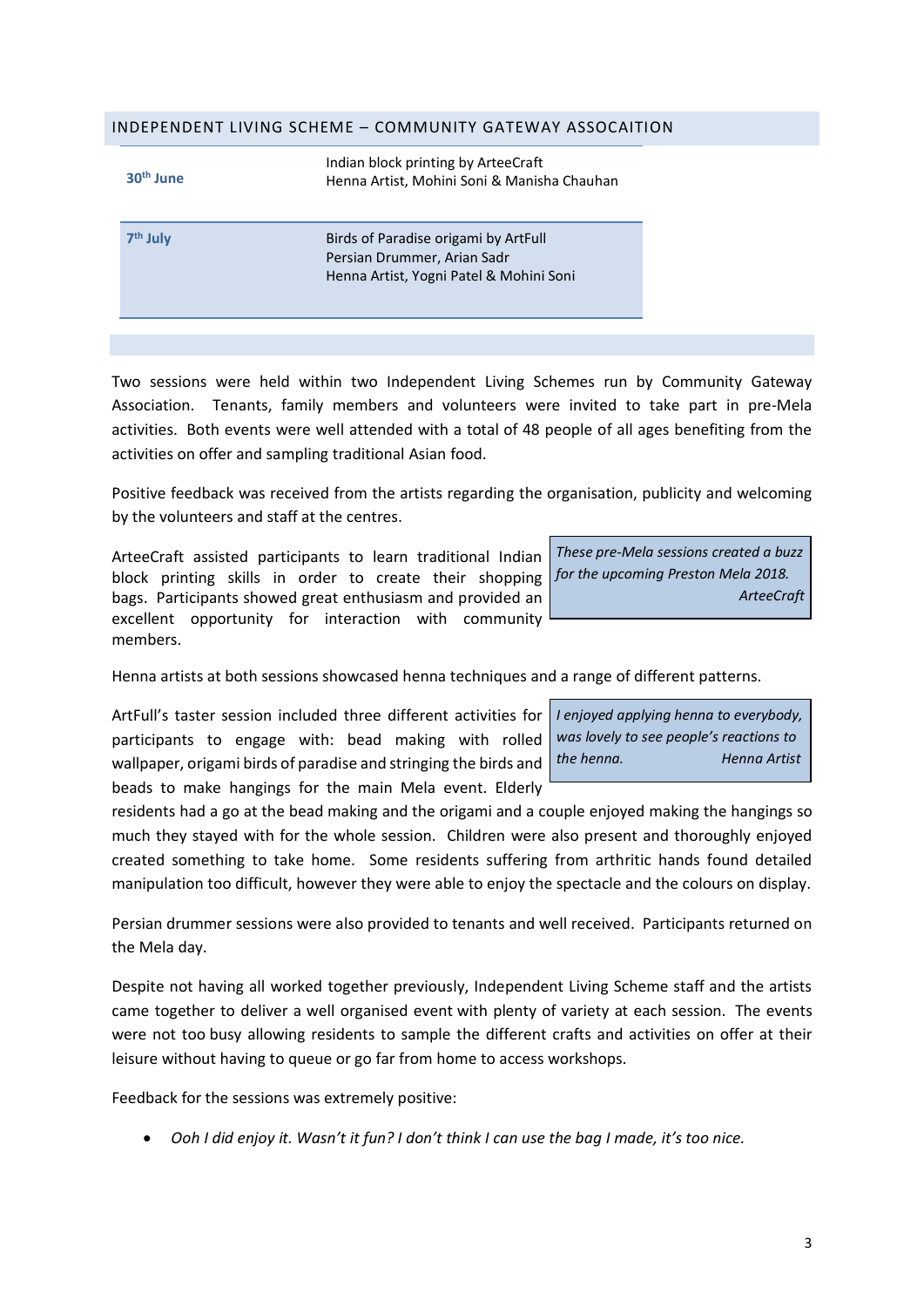• *The event was well attended, well organised and the entertainment ie crafts was excellent. The food was superb.*

*Lessons Learnt:*

For Independent Living Schemes staff, the sessions provided an opportunity to foster new connections for future activities.

- 1. Future arts based programme to include staff awareness session as an introduction to cultural awareness.
- 2. Consider introducing arts based activities, linked to particular ethnicity groups, as part of the organisations Equality and Diversity programme, for example:
	- a) Vaisakhi (Sikh festival)
	- b) Eid (Muslim festival)
	- c) Black History Month (Afro-Caribbean)
	- d) Diwali (Hindu and Sikh festival)

## HARRIS LIBRARY

Two sessions were held at the Harris Library, positioned alongside the café, at which a total of 30 people attended. It was hoped that these sessions would attract a greater number of people, however, it is felt that a combination of nice weather and the World Cup, including an England match, contributed to a lower than expected turnout. This did mean however, that the sessions were delivered within a relaxed atmosphere and artists were able to introduce and promote their activities with participants on a one to one basis.

| $1st$ July           | Henna (artist Bhagya Lakshmi)<br><b>Ebru Marbling Arabic Art (artist Banu Adam, Arts2Heal)</b> |
|----------------------|------------------------------------------------------------------------------------------------|
| 7 <sup>th</sup> July | Henna (artist Bhagya Lakshmi)<br>Screen printing (artist Kim Graham, Gold Thread Bobbins)      |

Although Henna painting is usually quite popular at the Mela event, generating a long queue of people waiting to experience the art form, the taster sessions were fairly quiet.

The Ebru Marbling workshop delivered by Arts2Heal provided an interactive platform suitable for all ages to engage in. The artist commented that due to the steady flow of participants, they were able to give support to individuals to take part, making the experience enjoyable despite abilities and/ or learning difficulties. From the response received, it was clear that Ebru Marbling was very much a new experience for the participants. Many asked further questions about the types of paints used, the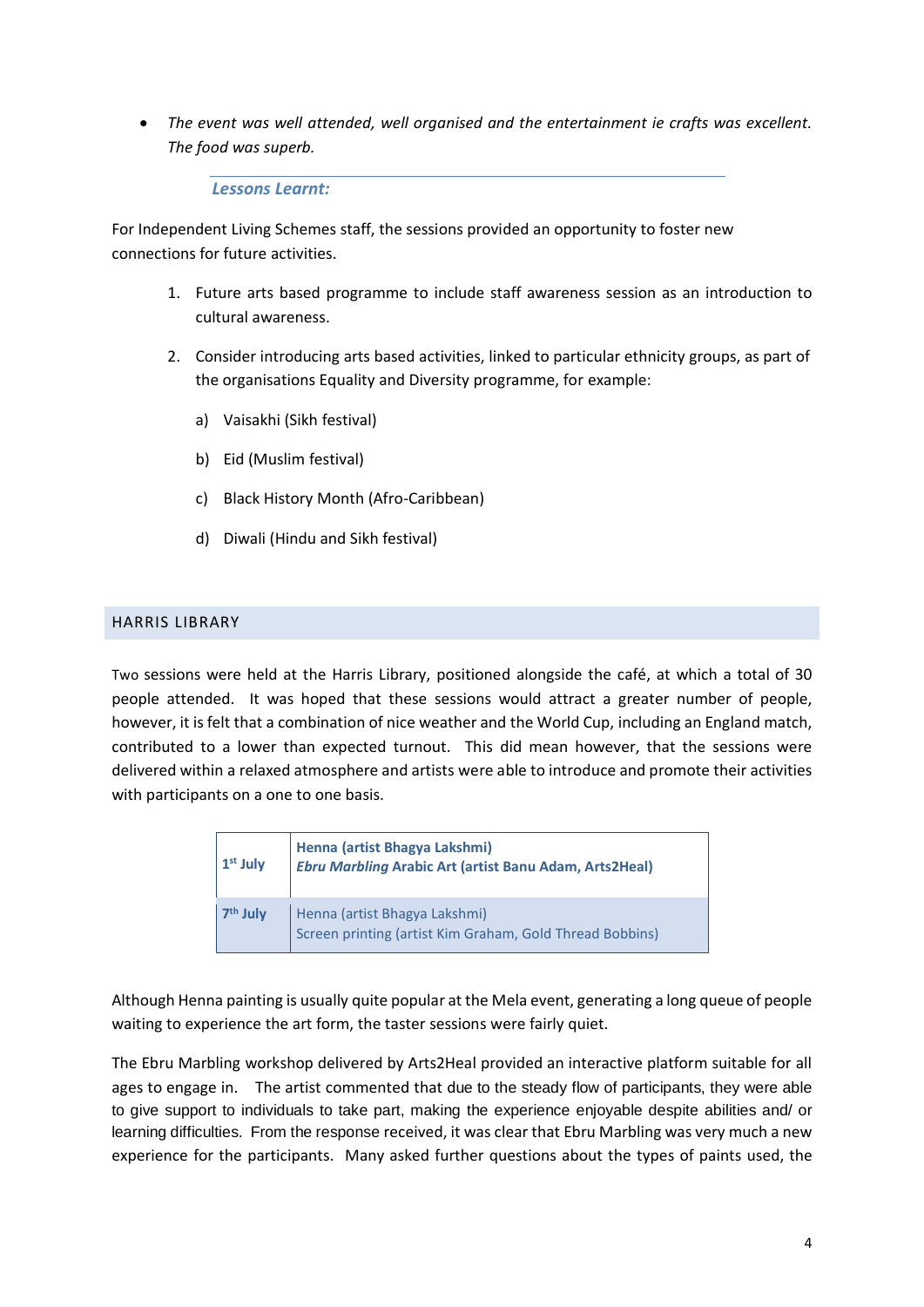water solution and type of paper used. Some took notes and were keen to develop the art further, enquiring about further workshops and courses.

The visitors were keen to take part and enjoyed the experience, where possible, (with the exception of those that were too damp ) visitors took their artwork home or took photographs and were excited to show off their pieces to family/ friends, many of the younger children said they would take their creations into school to show their teachers.

From the perspective of promoting *Ebru* for mental-health it was a really successful event. Visitors commented on the therapeutic, relaxing attributes of marbling.

The Screen Printing workshop, delivered by Gold Thread Bobbins was well planned, providing vibrant colours and interesting techniques. The groups' social media was used to advertise the workshop however there were no participants at this session. This is perhaps due to the side room location, weather and the session clashed with both the England World Cup match and a music event on the Flagmarket. The Harris Library itself received very low visitors on this day also.

All feedback received from participants at the Harris Library sessions were rated as 5 stars and comments included:

- *It's great that something like this is going across cultures*
- *Very exciting for kids and families*
- *Great fun, really enjoyed it and so did everyone else!*
- *Really nice and the younger kids could have a try*

A special thanks was extended to the staff and volunteers of the Library who provided excellent support and assistance.

## *Lessons Learnt:*

Suggestions for future events included if feasible have a week long Pre Mela where activities can be spread out and include more information around the history and background of both the Preston City Mela and the commissioned artists.

- 1. Develop a timeline plan leading up to the Mela, to visit key groups with the Mela taster sessions and leaflets to encourage attendance in the lead up sessions for example: children's centres, youth clubs/community centres and colleges targeting younger age groups. This could be done more formally and pre-arranged with staff at the clubs/centres.
- 2. Workshops at the Harris need to be more visible. Through ensuring the workshops use dry materials (not water and paint), the workshops can easily be moved if required. Consider planning activities where the outcomes can be used in the Mela as stall decorations or be displayed in the Harris.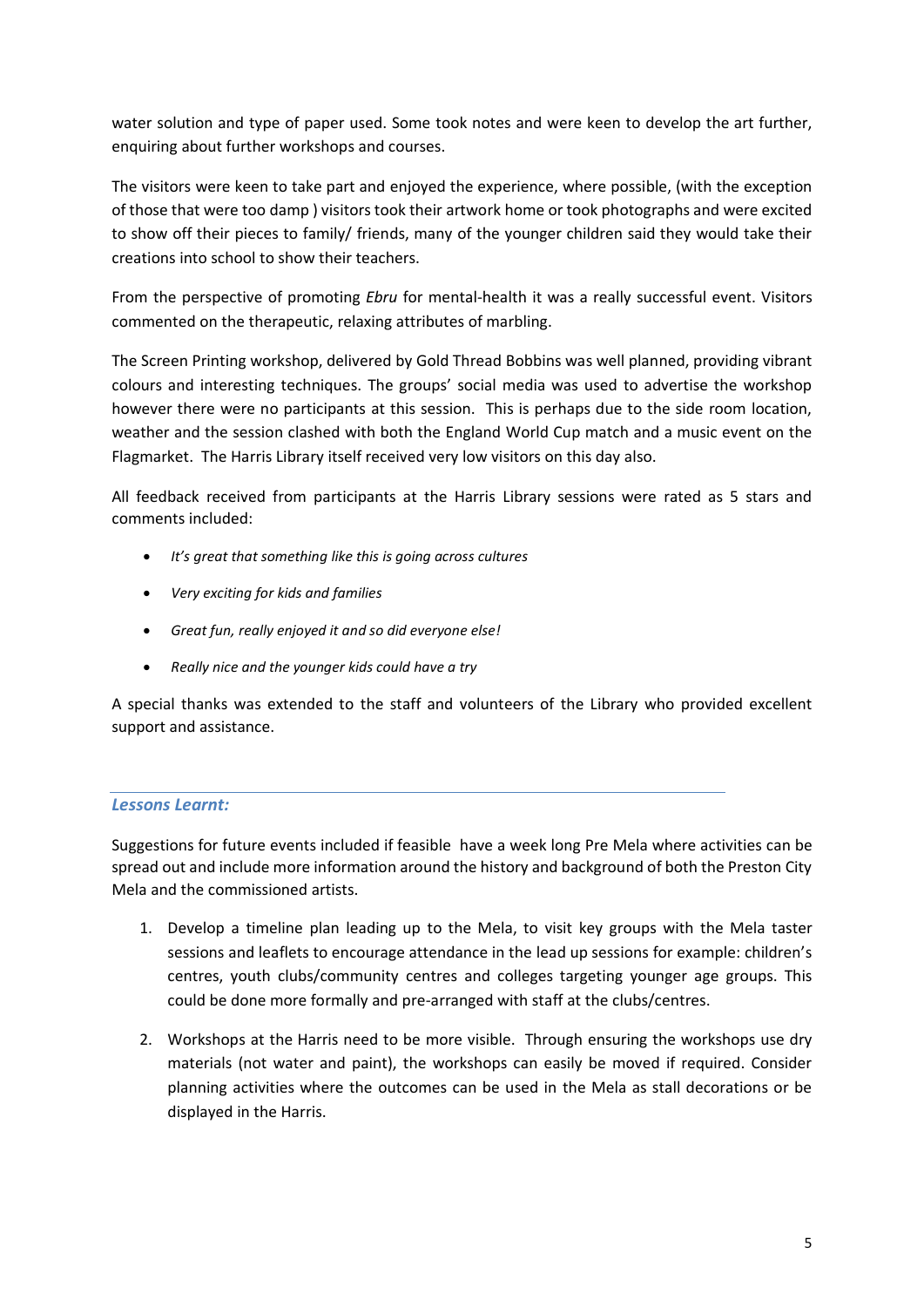- 3. Some people didn't know what the Mela was. Creating a small area in the Harris during the lead up to the Mela with information about what the Mela is and where it comes from would generate publicity and marketing.
- 4. Secure more volunteers to help on the day. A callout for volunteers could be issued by the Harris in the LEP.

## PRESTON MELA EVENT PROGRAMME

The Preston Mela main event was held on the 14<sup>th</sup> June 2018 and the summer weather did not disappoint. The music and variety of workshops and information stalls on offer attracted large crowds to the Flagmarket throughout the day.

The event provided 15 performances, 15 workshops, 17 information stalls, two food stalls and numerous opportunities for audience participation and engagement. A total of 42 invites were sent to selected dignitaries to attend the event as a VIP guest including a celebration lunch. A total of 69 people attended the pre Mela hospitality session, with a further 21 volunteers ask to join this provision.

Preston Cadets and Preston Mela volunteers were on hand during the day assisting performers, artists and stallholders with supplies of water and ensuring that people were directed in a seamless manner. The Cadets also captured feedback from members of the public on the day. The Event Compare was provided by Jay Acharya who kept the crowd engaged throughout the day and introduced stage performers.

Due to the Preston Market being closed, Preston City Council were unable to provide car parking facilities for artists and contributors to the Mela programme, therefore an alternative arrangement was sought. This did mean however, that some of the performers had to carry heavy equipment further, which was reflective in the feedback. Preston Community Transport and Community Gateway Association agreed to provide two vehicles to help transport tenants from Independent Living Schemes homes who would have otherwise struggled to attend the event.

An arrangement was reached with the Catering providers to offer meal vouchers to all stallholders and performers. Due to the unexpected increase in artists, some of these were catered for as part of the VIP and volunteer hospitality provision.

## EVENT FEEDBACK

A total of 29 people were surveyed by the Preston Police Cadets. 72% ofrespondentsstated the event was the main reason or one of the reasons for their visit to the City. Twenty-one individuals had attended the 2017 Mela Event and all stated this was the specific reason for their return to the 2018 event. The performances were rated *very good* by 86% and 79% stated they were *much more* likely to visit further outdoor events in the City.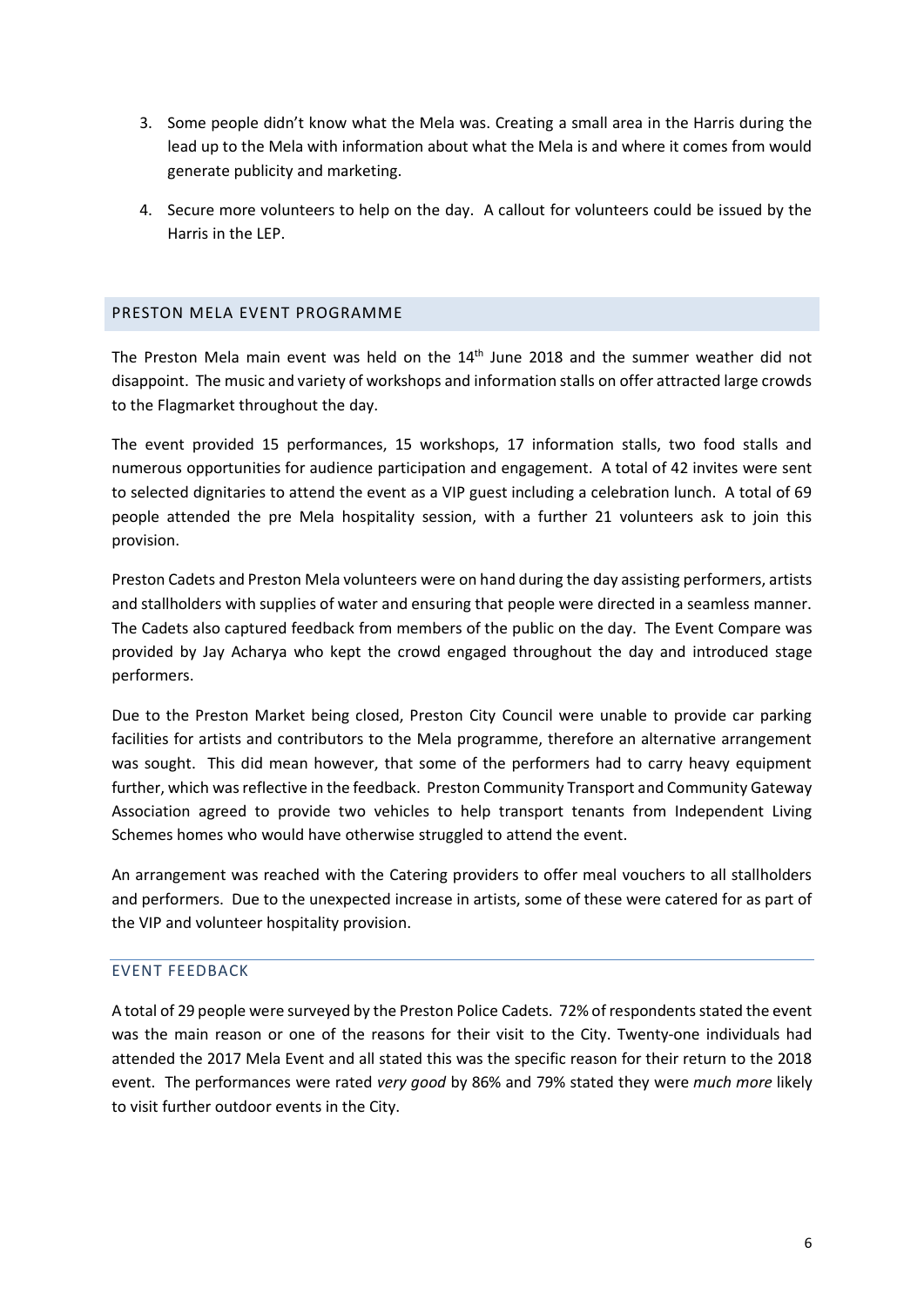#### **Performers Feedback**

Feedback was captured from a number of the performers on the day and reflects the positivity, community cohesion and celebration atmosphere of the day. A full compilation of all feedback from artists, stallholders and VIPs is included in Appendix 1. Some highlights are included below:

- The audience dancing and getting involved says it all. There was an Indian lady and our drummer from the *Ivory Coast dancing together. It is a real mixture of cultures coming together. Drumroots*
- *It has been nice to see so many people from different backgrounds getting involved. Itshows how the North* West is community based. The world would be a sad place if there was just one culture. Liverpool Hung Gar *Kung Fu Club*
- *Bollywood dancing gives my students the chance to showcase and be proud of their cultural heritage. MK Dance Academy*
- As someone who was born and bred in Preston I would like to thank Gulab Singh for bringing this cross *cultural event to our city. Russell Hogarth, UCLAN*
- I felt the Mela achieved its purpose and was successful in 'celebrating diversity' with all the communities *coming together as one. Nagina Ali, Lancashire Constabulary*
- One of the best yet with a really diverse audience of people dipping in and out. Lots of young people too *which is always good to see. Lorraine Norris*

#### RECOMMENDATIONS

The following provides a number of recommendations for future delivery of Preston City Mela, taking into account feedback received from the outreach sessions and the Mela day.

- 1. Recruit and train two local artists who have expertise in performing arts and cultural crafts to take lead responsibility for developing Mela contents programme alongside the linguistics planning.
- 2. Establish a working group made up of key stakeholders and Mela project delivery team to plan and implement future Mela cultural arts programmes.
- 3. Consider increasing the artistic stage performing time and reduce contents to allow for greater public participation.
- 4. Increase workshop / craft artistic input in particular for children-based activities which attract large crowds on the day.
- 5. Calligraphy workshops only to be commissioned for outreach sessional work.
- 6. Consider different options to include VCFS stall holder's involvement to reduce nonattendance on the day.
- 7. Commissioning of artistic input needs be more detailed, ensuring that group numbers are captured to help plan with the delivery.
- 8. Develop the outreach programme across different cultural themes and settings.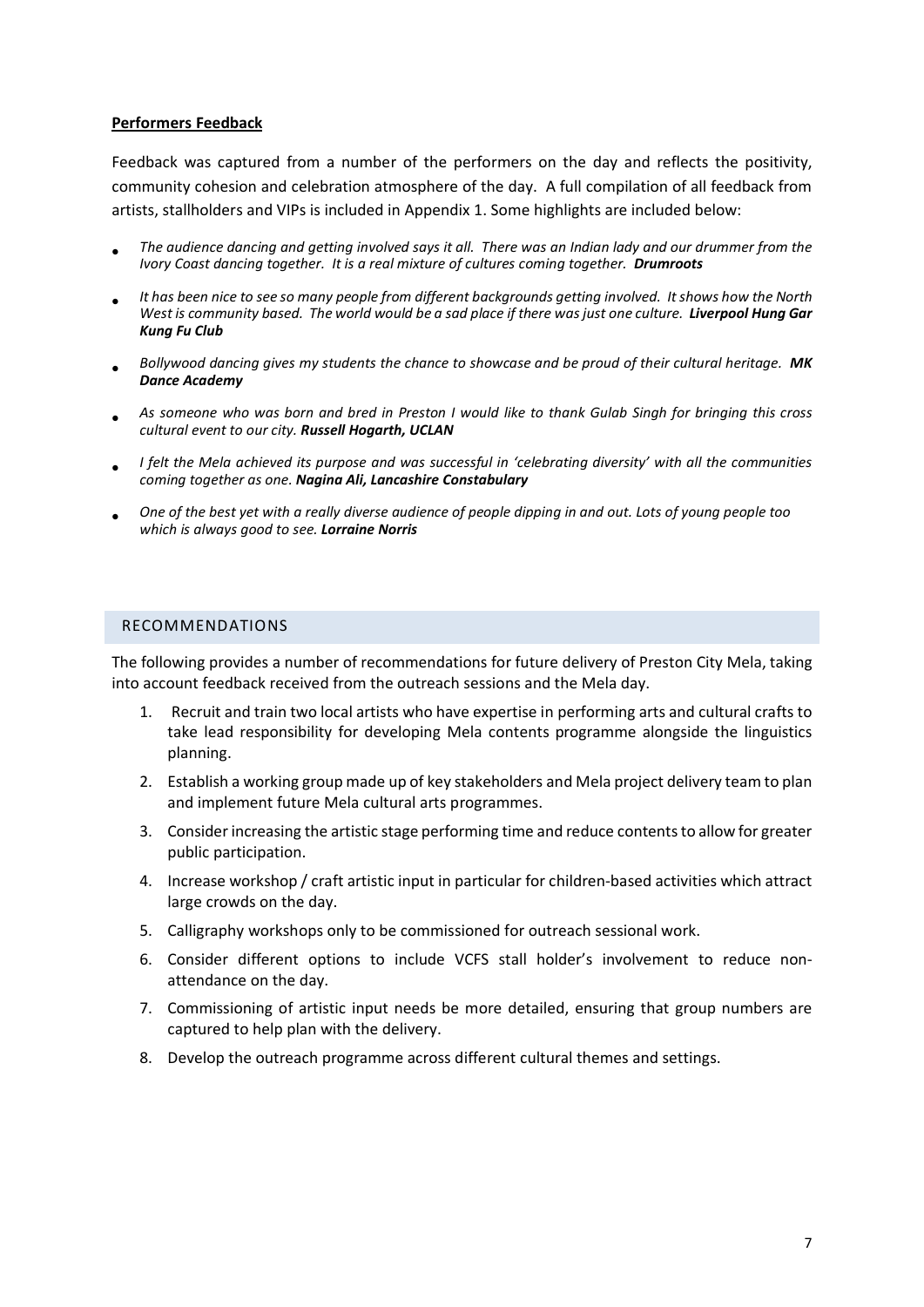# PRESTON CITY MELA PROGRAMME BUDGET

| <b>Income</b>                        |                   |               |
|--------------------------------------|-------------------|---------------|
| <b>Preston City Council</b>          | £ 2,000           |               |
| <b>Community Gateway Association</b> | £ 2,200           |               |
| <b>Arts Council England</b>          | £14,425           |               |
| In Kind                              |                   |               |
| <b>Preston City Council</b>          | £ 9,000           |               |
| <b>Community Gateway Association</b> | £ 2,000           |               |
| <b>Total Budget for Event</b>        | £29.625           |               |
| Cash Available for Event             | £18,625           |               |
| <b>Overview of Expenditure</b>       | <b>Allocation</b> | <b>Actual</b> |
| <b>Artistic Spending</b>             | £ 9,760           | £ 9,548       |
| Marketing & developing Audiences     | £ 1,000           | £ 1,012       |
| Overheads                            | £ 7,215           | £ 7,320       |
| <b>Assets Buildings Equipment</b>    | £<br>450          | 530<br>£      |
| <b>Totals</b>                        | £18,425           | £18,410       |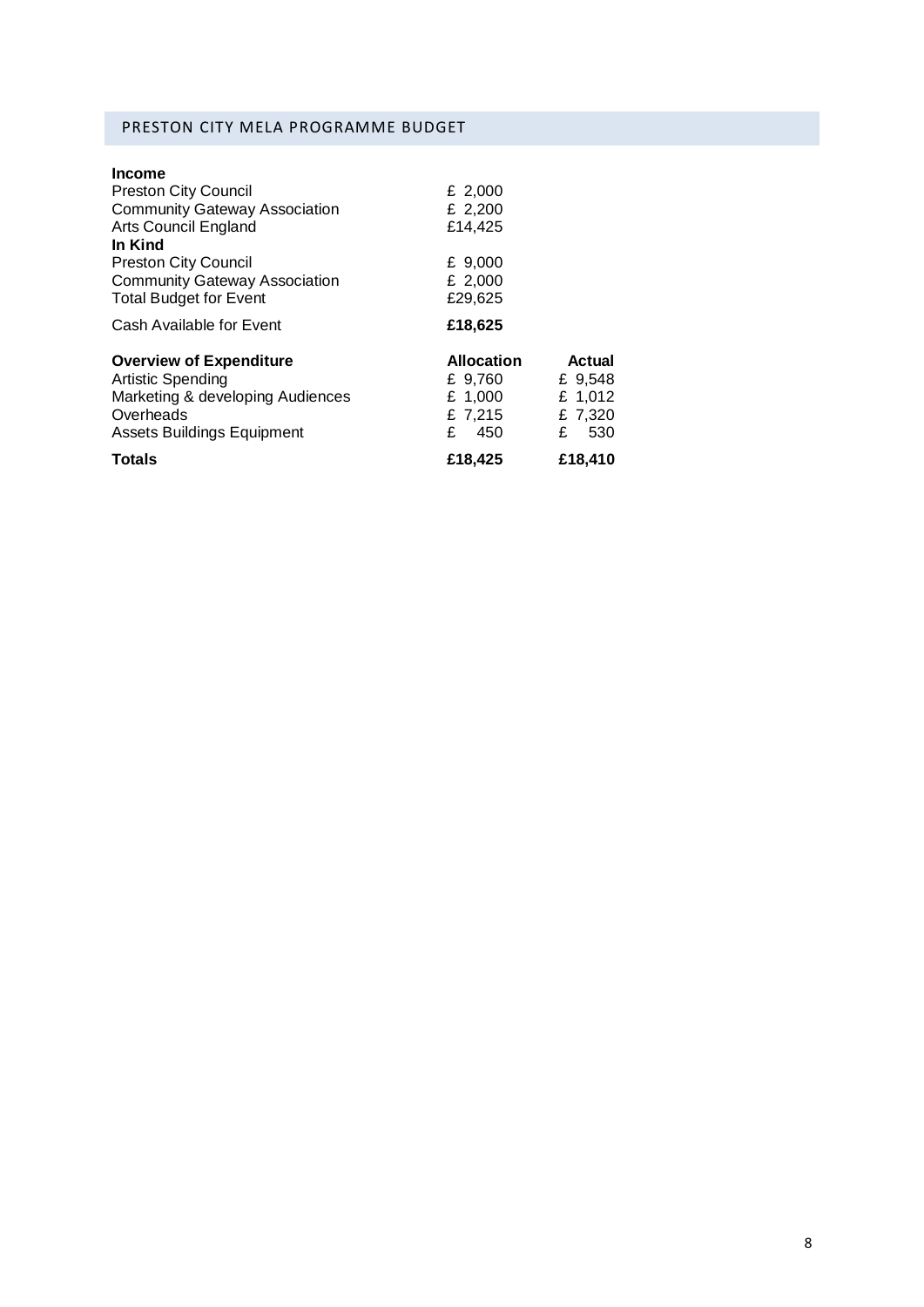## **APPENDIX 1 – FEEDBACK**

#### STAGE PERFORMERS

- We would like more time at future events so we can see and engage with other artists. It would be nice *to combine performers in future. It's the crowd and people who keep you going. Samba Drummers*
- The event seems to be getting better every year and is already very diverse but we need to see more *diversity in Preston as a whole. Carnaval*
- Very good event but the sound system had no reverb which is needed for instruments. Preston is much *better than other Melas I have attended as the audience seems more appreciative. Vijay*
- The Preston Mela has improved from last year. People seemed to know what to expect so were able to *enjoy the performance more. There was an issue with parking so far. The audience dancing and getting* involved says it all - there was an Indian lady and our drummer from the Ivory Coast dancing together. *Itis a real mixture of cultures coming together. Very like Manchester Mela in terms of different cultures. Drumroots*
- *People walking past were attracted straight away and I was able to give them demonstrations. I have undertaken three rounds of workshops so far. People who participated in the Independent Living* Scheme workshop came back today to have another go. They have had a great time out. I love the vibe *of the City. Revurb for the soundsystem could be improved for performers. Persian Drummer*
- *Absolutely loved it. The atmosphere was great and there has been a great mixture of stuff happending. Quite responsive audience and it was great fun. Arjays Violinist*
- *We perform at a lot of events all over the place. The Preston Mela has been so well organised with the food, parking, changing facilities for the artists. The way the event has been run has been superb, second to none. It has been nice to see so many people from different backgrounds getting involved. It shows how the North West is community based. The world would be a sad place if there wasjust one culture. Can't help but get involved. Liverpool Hung Gar Kung Fu Club*
- *PM gives identity to multicultural crowd who live in Preston, specifically the Gujarati society who have a large reach at events like this. it provides opportunities to come participate. I teach Bollywood dancing and this gives my students the chance to showcase and be proud of their cultural heritage. The event has been very well organised. MK Dance*
- *So much better organised today. This year everything has been managed so professionally. There were some teething issues but there has been fantastic support from the team. Overall it has been a much better experience than last year. I only wish we had more time and more funding. Compare*

#### **WORKSHOPS**

- *My experience was thoroughly enjoyable and rewarding. I'm glad that I was given the opportunity to participate and would love to participate again if such events where to be organised in the future. Mohini Soni, Henna Artist*
- *The event was very well attended and we worked with around 80-100 people. We had both children,* adults and family groups working with us, everyone enjoyed the activity and made a bird to take away. We also had a number of children coming back to make extra birds to put on their ribbons. There was a very good and relaxed feel to the whole event, it was very well managed and there was always someone *around to ask questions. Attimesthe DJ was very loud, which was hard to work against when explaining*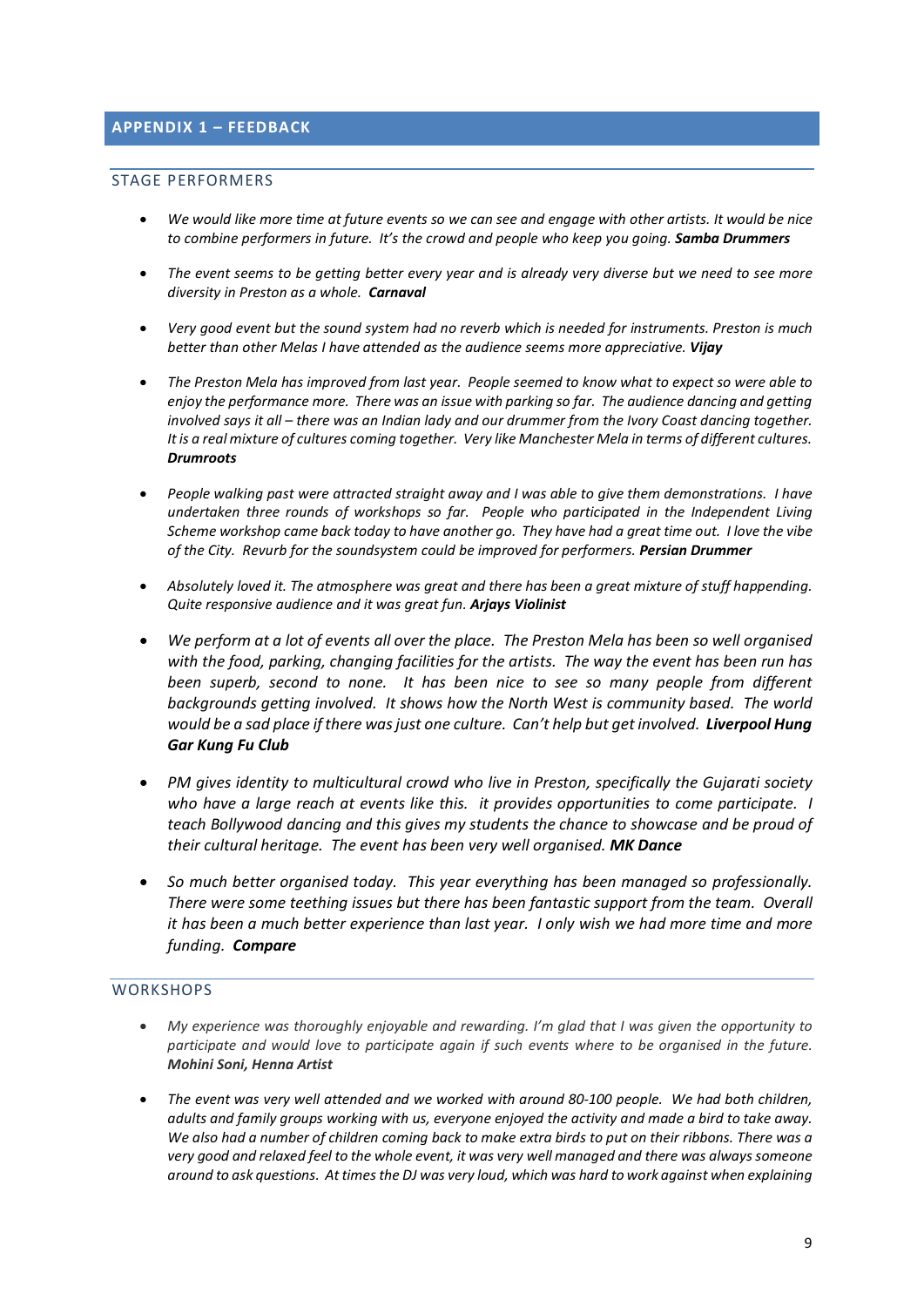*how to make origami to people . The drumming was very good but also very Loud especially when they* were walking around, or showing people how to drum but it was a great positive event, which we *enjoyed being part of. ArtFull Origami*

- *This year has been fantastic. The requirement on this stall is to colour 52 Commonwealth flags. Everyone has been too enthusiastic. We even saw some elderly people helping colour alongside children. Car parking facilities could be improved for stallholders. Commonwealth Flags*
- *This workshop is always difficult due to supply and demand. Weather has been great for drying the* fabric prints. People love it  $-$  the process is great for participants. We attend the Mela every year. Gold *Thread Bobbins*

#### **STALLHOLDERS**

I would like to take this opportunity to thank you for making myself and Arts 2 Heal a part of this hugely *successful and enjoyable event. It was a true celebration of the diverse and vibrant community we are proud to be a part of.*

*Our Marbling workshop was extremely busy throughout the day, we continued beyond the finishing* time to ensure no-one felt left out, the passion from the visitors was amazing. Visitors of all ages and *background took part in the Ebru marbling and thoroughly enjoyed themselves. The verbal feedback received on the day was very positive, with relaxed conversation and laughter both. Many took photographs and asked detailed questions regarding the Ebru, we gave out notes of the materials used and techniques for preparation so we are very confident we inspired many to explore a new hobby. Many of the visitors engaged in discussion in terms of benefits to mental health, whilst others* highlighted frustrations of the lack of wider opportunities (such as the festival) to explore these types of arts on a regular basis, particularly in view of local community centres no longer able to offer arts *workshops.* 

*The atmosphere was full of energy and lively, the event was extremely well organised with such helpful and friendly staff. Clear instructions prior to the event which covered everything from parking to refreshments, this helped ensure the day ran smoothly and was enjoyable. Banu Adam, Arts2Heal*

- *I was at the Mela with my colleagues from the Community Cohesion Team, Police Cadets and of course our Chief Inspector Jonathan Clegg. I have always attended Preston Mela's in the past, however* I felt this time there was a real community Buzz - the atmosphere was just amazing!! I felt the Mela *achieved its purpose and was successful in 'celebrating diversity' with all the communities coming together as one. I was tweeting throughout the day and received really good response from everyone* - and communities out of Preston want us to inform them of the next year's Mela. The highlight of the *day was the dance by all the VIP's and Gulab Singh. Overall, brilliant Community Event – perfect for community engagement and for bringing communities together. Nagina Ali, Police*
- *The event is bigger and more lively than last year. Weather is also supporting. It has been a wonderful* day – never had a dull moment. Lots of things for people to do. Better than last year as so many things *so not as many queues as last year. ArteeCraft*
- Like that there are lots of different organisations so that people are able to get information. The *organisation was very good and there has been good entertainment. The weather has played a big part too. Sahara*
- *Our organisation has done well with promoting the services we provide, in particular, coffee mornings and courses. We have been received absolutely fantastically about getting women together and giving them support in respectful way and ensuring they are not alone. Lancashire Women's Centre*
- The event has been well organised and we have been very busy. Everyone has enjoyed it. As soon as I show one person, more people come. As soon as people see the steel drums they come to have a look. *This is a very multicultural event. Preston Steel Connections*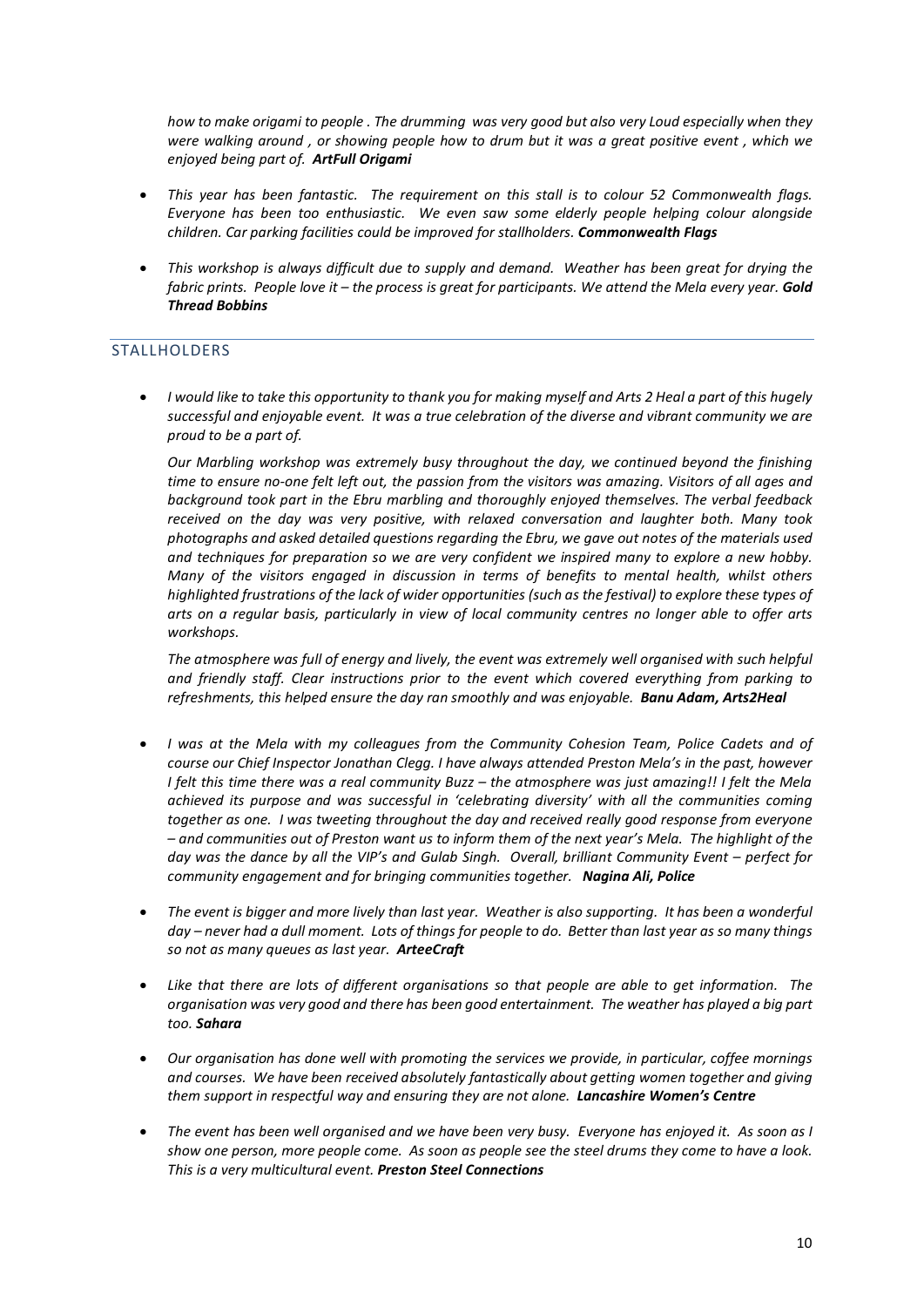- *The Preston Mela has been a brilliant event. There have been some fantastic acts on. Everyone seems to be enjoying themselves. It has also been good to see the Mayor, Chief Inspector and various dignitaries getting involved and letting their hair down. From our point of view, we turned up and we knew where we had to be, everything has been explained to us. Everything has been spot. Lancashire Volunteer Partnership*
- This event is very important for us as we get a lot of community engagement. Our cadet mascot dancing and greeting people shows the other side to what cadets do. A lot of people do not know that cadets *come to a lot of community events. This is all about getting engagement for us. In terms of improvements, the cadets noticed that there were no activities this year. Preston Police Cadets*

## VIPS

• Anna and I could not have enjoyed ourselves more on our visit to Preston City Mela on the flagmarket *on 14 July. Arriving straight from the train, we were immediately refreshed by the marvellous cooking of Davinder and others. Then we watched a number of high quality and entertaining performers, before visiting all the many stalls assembled around the Flag Market. We also had a good opportunity to catch up with other VIPs in the civic parties as well as many members of the public.*

*May I congratulate you and everyone else involved on your organisation of such a splendid occasion. Yet again, it demonstrated the great diversity of our community in Lancashire and the help and support that many groups and organisations give to each other. Lord Charles Shuttleworth*

- Thank you for inviting us to Preston Mela festival. It was a great event, a true celebration diversity of *different cultures!!!! Well done to all involved! Kailash*
- Many thanks to you and the team for a wonderful event. It was a real pleasure to be there. Thank you *for the great hospitality Rachel Clegg Pro- Chancellor UCLan*
- It was just wonderful. Thank you for all you do to make Preston such a wonderful place to live. May God *continue to bless you in all you do. Andrew R. Pratt the Bishop of Blackburn's Interfaith Advisor*
- Thank you Gulab it was a wonderful afternoon. One of the best yet with a really diverse audience of *people dipping in and out. Lots of young people too which is always good to see. Lorraine Norris*
- It was good to be able to meet you in person yesterday and also it was brilliant to be able to share the *Mela celebrations with you and your friends and colleagues yesterday. The whole event, the setting, the weather and the many, many people there to enjoy it really made for a wonderful occasion. You must* be delighted that all your hard work and that of others who were there supporting you resulted in a very *successful and joyous occasion. Thank you for your invitation which was really appreciated by Dave and myself. Ann & Dave Djordjevic CGA Board Member*
- *Many congratulations and well done to all your organising team and volunteers. This isjust a little note* from Richard and me to say thank you very much for your invitation to attend the wonderful Mela event *on the Flag Market in Preston. It was a most enjoyable, entertaining, well attended and organised event. Greatly assisted by the excellent weather we are currently enjoying in the U.K. Your kind* hospitality was enjoyed by us and all your quests and an excellent event to meet friends old and make *new ones too. Charu & Richard Ainscough*
- *Well done, very well organised and maintaining South Indian culture. Everyone I spoke to had a good time. Ishwer Tailor MBE DL*
- *Yesterday's event was fantastic. I thought the entertainment was wonderful, my compliments to the* ladies who provided the food. I meet a lot off really nice interesting people, and once again thank you *for inviting me to attend. Veronica McLintock*
- *The Preston City Mela on Saturday 14 July was a tremendoussuccess and it brought together community members from around the region. It also highlighted the breadth of talent within our city and beyond.*